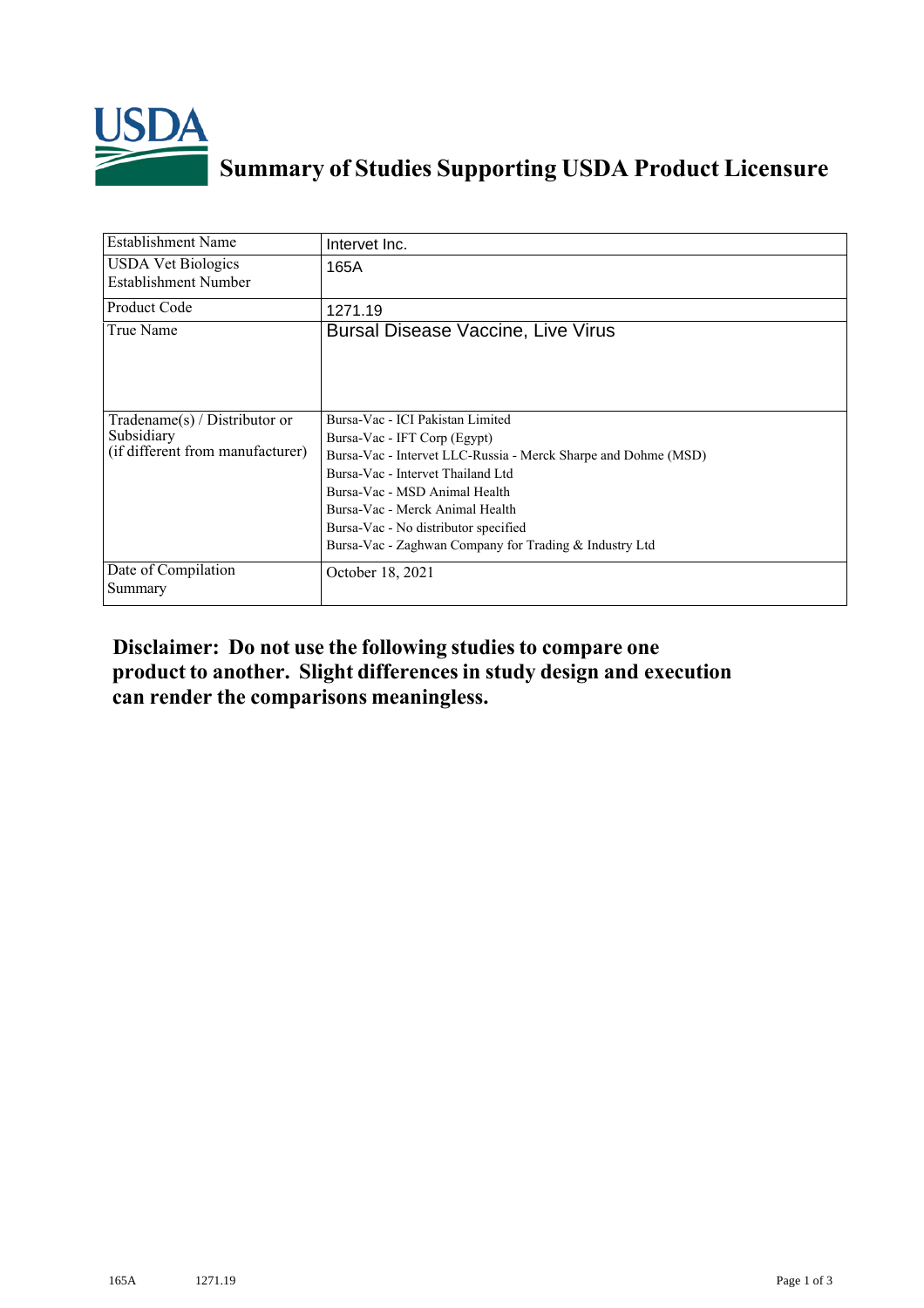| <b>Study Type</b>              | Efficacy                                                                                                                                                                                                                                                                                                                         |
|--------------------------------|----------------------------------------------------------------------------------------------------------------------------------------------------------------------------------------------------------------------------------------------------------------------------------------------------------------------------------|
| <b>Pertaining to</b>           | Infectious Bursal Disease (IBD), Standard Strain                                                                                                                                                                                                                                                                                 |
| <b>Study Purpose</b>           | To demonstrate effectiveness against IBD, standard strain.                                                                                                                                                                                                                                                                       |
| <b>Product Administration</b>  | Drinking Water                                                                                                                                                                                                                                                                                                                   |
| <b>Study Animals</b>           | Chickens                                                                                                                                                                                                                                                                                                                         |
| <b>Challenge Description</b>   |                                                                                                                                                                                                                                                                                                                                  |
| <b>Interval observed after</b> |                                                                                                                                                                                                                                                                                                                                  |
| challenge                      |                                                                                                                                                                                                                                                                                                                                  |
| <b>Results</b>                 | Scientific data were evaluated by USDA-APHIS prior to product<br>licensure and met regulatory standards for acceptance at the time<br>of submission. No data are published because this study was<br>submitted to USDA-APHIS prior to January 1, 2007, and APHIS<br>only requires publication of data submitted after that date. |
| <b>USDA Approval Date</b>      | April 23, 1980                                                                                                                                                                                                                                                                                                                   |